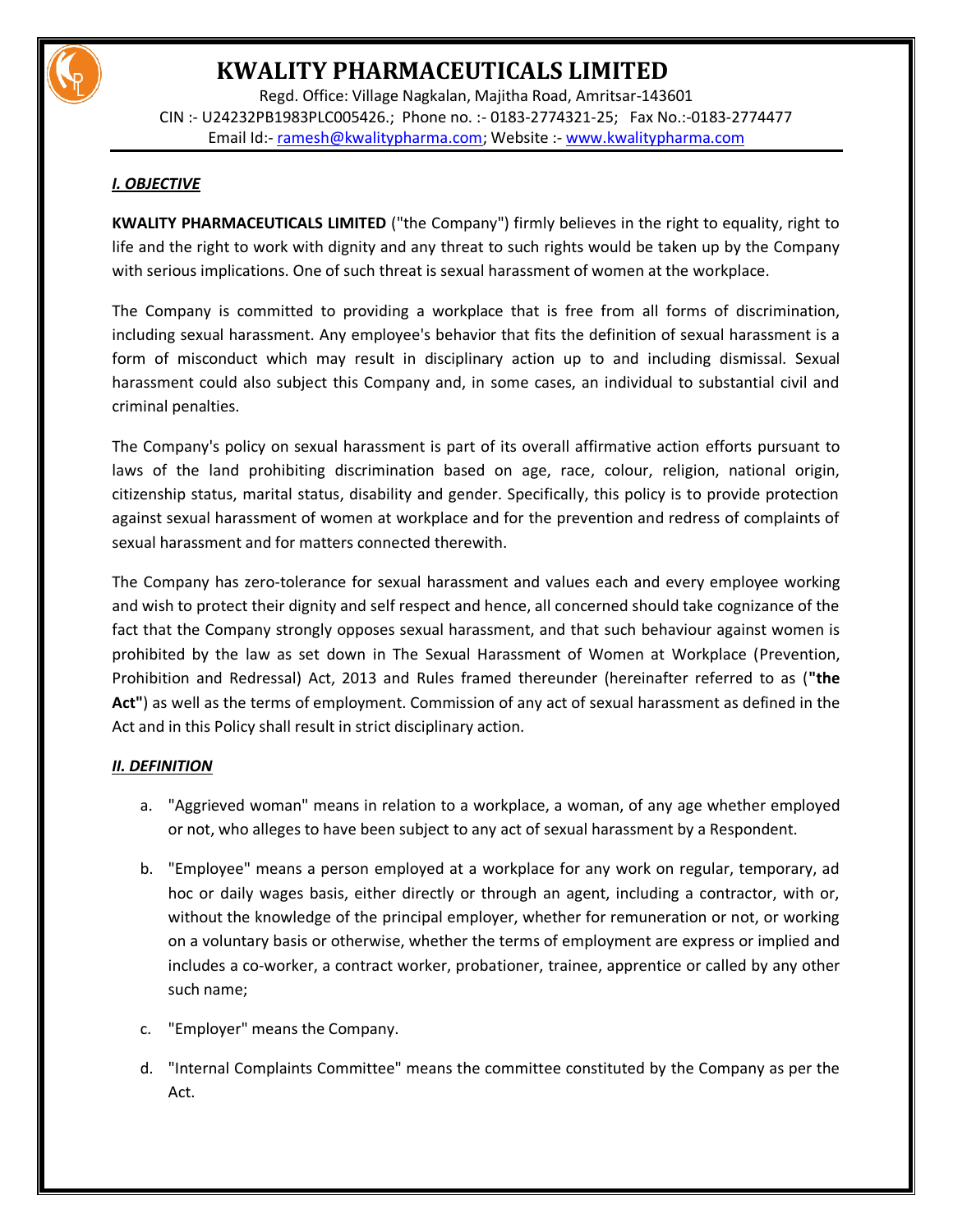Regd. Office: Village Nagkalan, Majitha Road, Amritsar-143601

CIN :- U24232PB1983PLC005426.; Phone no. :- 0183-2774321-25; Fax No.:-0183-2774477 Email Id:- [ramesh@kwalitypharma.com;](mailto:ramesh@kwalitypharma.com) Website :- [www.kwalitypharma.com](http://www.kwalitypharma.com/)

- e. "Respondent" means a person against whom the aggrieved woman has made a complaint.
- f. "Sexual Harassment" includes any one or more of the following unwelcome acts or behaviour (whether directly or by implication) such as:
	- i. Physical contact and advances; or
	- ii. A demand or request for sexual favours; or
	- iii. Making sexually coloured remarks; or
	- iv. Showing pornography; or
	- v. Any other unwelcome physical, verbal or non verbal conduct of sexual nature.

No woman shall be subjected to sexual harassment at any workplace. Following circumstances amongst other circumstances mentioned above may constitute sexual harassment if it occurs or is present in relation or connected with any act or behaviour of sexual harassment:

- vi. implied or explicit promise of preferential treatment in their employment;
- vii. implied or explicit threat of detrimental treatment in their employment;
- viii. implied or explicit threat about their present or future employment status;
- ix. interfering with their work or creating an intimidating or offensive or hostile work environment; humiliation treatment likely to affect their health or safety.
- x. humiliating treatment likely to affect the health and safety of the aggrieved person.

In addition to the instances mentioned hereinabove, any other acts or behaviour, which outrages the modesty of a female employee, will be considered as sexual harassment.

g. "workplace" includes any department, organization, undertaking, establishment, enterprise institution, office or branch unit, any place visited by the employee arising out of or during the course of employment including transportation provided by the employer for undertaking such journey.

## *III. INTERNAL COMPLAINTS COMMITTEE*:

Every complaint received shall be forwarded to internal complaint committee formed under the policy for redressal. The investigation shall be carried out by Internal Complaints Committee ("ICC") constituted for this purpose. ICC has been constituted of the following members as nominated by the Company: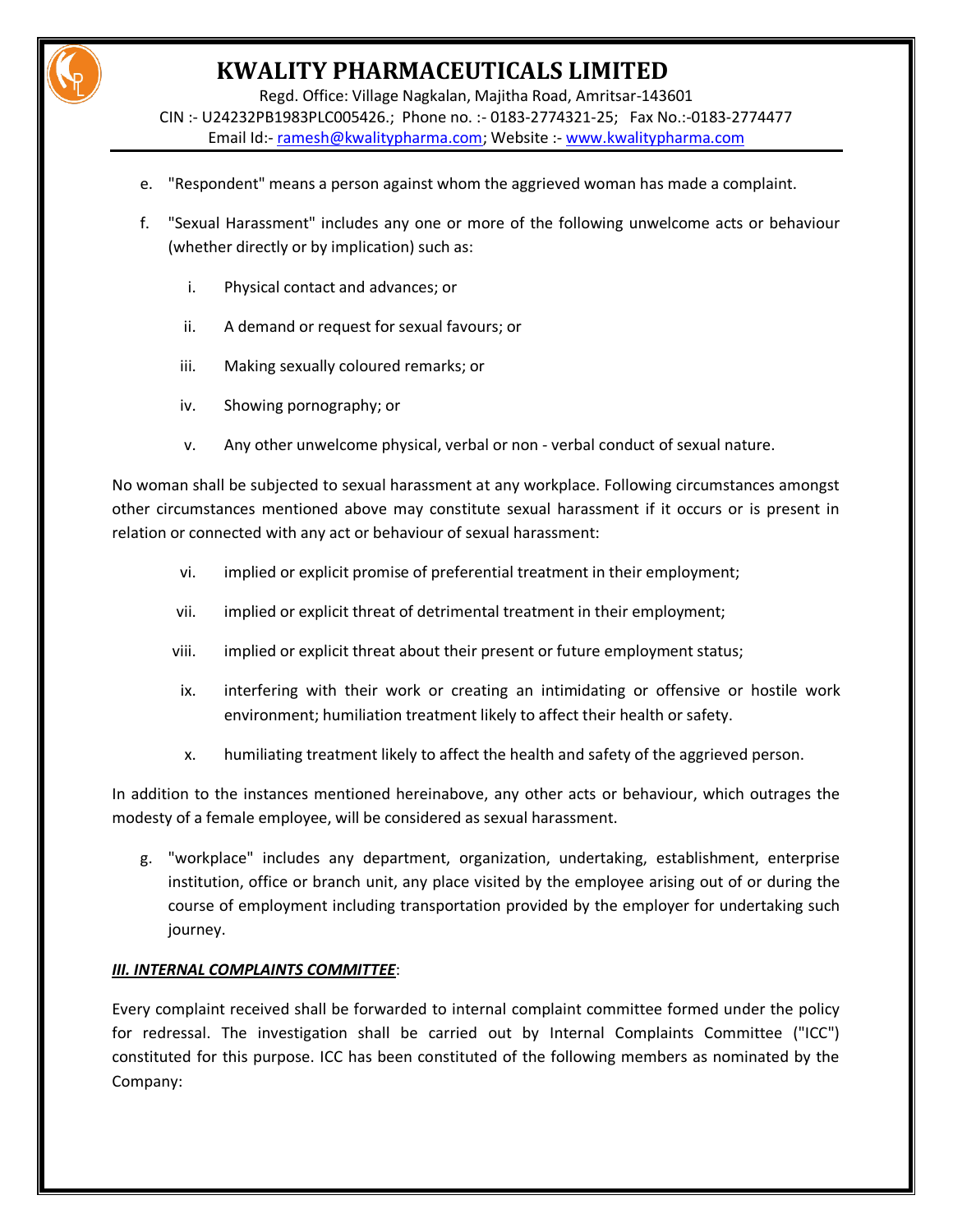

Regd. Office: Village Nagkalan, Majitha Road, Amritsar-143601 CIN :- U24232PB1983PLC005426.; Phone no. :- 0183-2774321-25; Fax No.:-0183-2774477 Email Id:- [ramesh@kwalitypharma.com;](mailto:ramesh@kwalitypharma.com) Website :- [www.kwalitypharma.com](http://www.kwalitypharma.com/)

- 1. Ms. GEETA ARORA (also, Presiding Officer)
- 2. Mr. ADITYA ARORA
- 3. Ms. ANJU ARORA.

### *IV. COMPLAINT REDRESSAL MECHANISM*

Any aggrieved woman may make, in writing, a complaint of sexual harassment at workplace to the ICC giving details of the sexual harassment meted out to her within a period of 3 months from the date of incident and in case of a series of incidents, within a period of 3 months from the date of last incident, which may be extended for a further period of 3 months, if circumstances warrant such extension in the opinion of the ICC.

The Presiding Officer or any Member of the ICC can render reasonable assistance to the aggrieved woman for making complaint in writing, in case they are unable to do so.

On receipt of complaint, the ICC shall decide the place and time for hearing the complaint and shall intimate the date, time and place of hearing to the Complainant and Respondent. The ICC shall follow principle of natural justice while handling such complaints.

(i) Where the aggrieved woman is unable to make a complaint on account of their physical incapacity, a complaint may be filed by

a)a relative or friend ;or

b) a co-worker; or

c) an officer of the National Commission for Women or State Women's Commission; or

d) any person who has knowledge of the incident, with the written consent of the aggrieved person.

(ii) Where the aggrieved woman is unable to make a complaint on account of their mental incapacity, a complaint may be filed by

a) a relative or friend; or

b) a special educator or

c) a qualified psychiatrist or psychologist; or

d) the guardian or authority under whose care they are receiving treatment or care; or e) any person who has knowledge of the incident jointly with any of the abovementioned persons.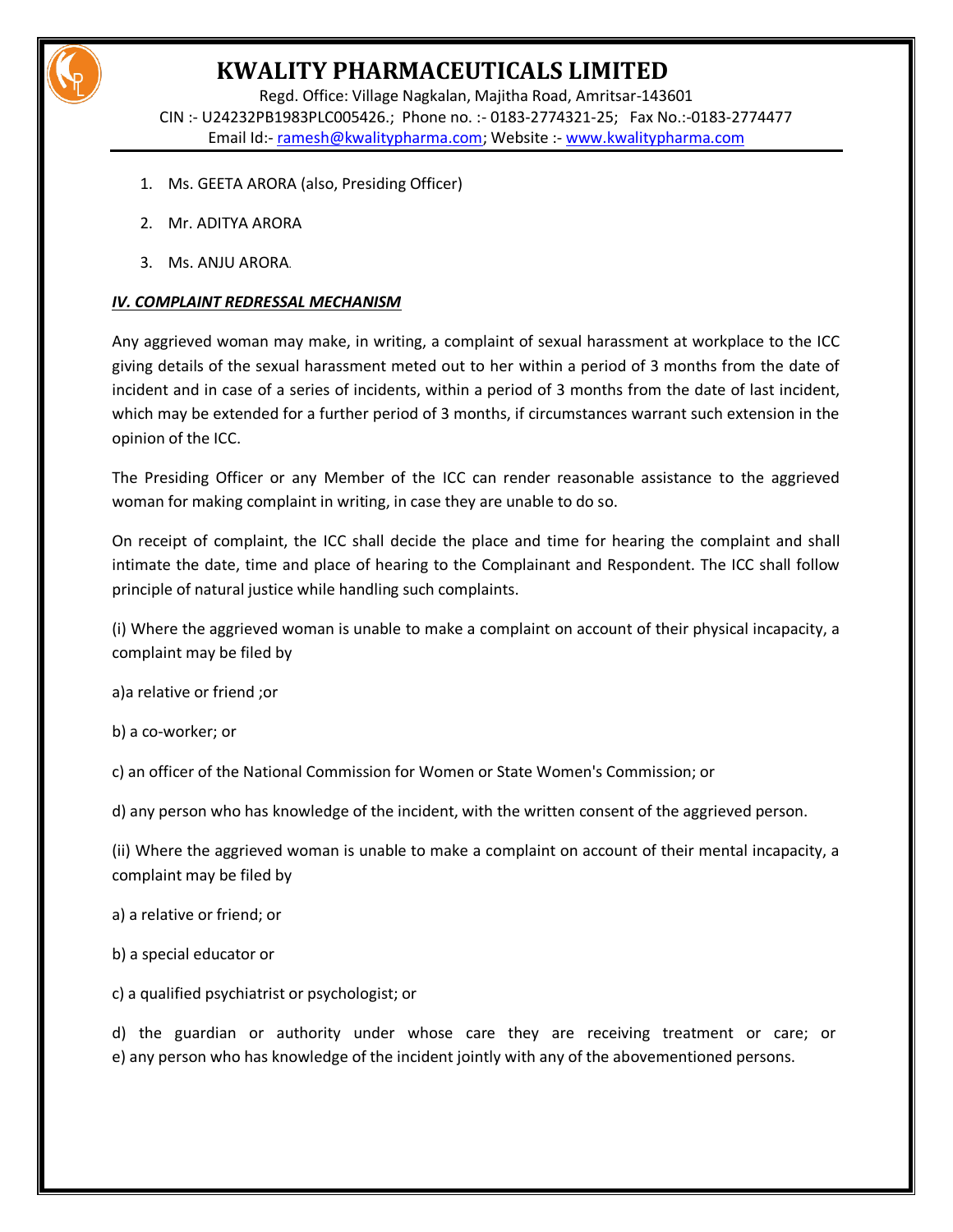Regd. Office: Village Nagkalan, Majitha Road, Amritsar-143601 CIN :- U24232PB1983PLC005426.; Phone no. :- 0183-2774321-25; Fax No.:-0183-2774477 Email Id:- [ramesh@kwalitypharma.com;](mailto:ramesh@kwalitypharma.com) Website :- [www.kwalitypharma.com](http://www.kwalitypharma.com/)

(iii) Where the aggrieved woman for any other reason is unable to make a complaint, a complaint may be filed by any person who has knowledge of the incident, with her written consent.

(iv) Where the aggrieved woman is dead, a complaint may be filed by any person who has knowledge of the incident, with the written consent of her legal heir.

## *V. MANNER OF INQUIRY*

The aggrieved woman or person authorized on her behalf as per the aforesaid provision, shall make a complaint to the ICC as per the Act.

- a. At the time of filing the complaint, the complainant shall submit to the ICC, six copies of the complaint along with supporting documents and names and address of witness.
- b. On receipt of such complaint, the ICC shall provide a copy of the complaint received from the aggrieved woman to the Respondent within 7 working days.
- c. Respondent shall file his reply within a period not exceeding 10 working days of receipt of the complaint along with list of documents, names and addresses of witnesses.
- d. ICC shall have the right to terminate the enquiry or give ex-parte decision on the complaint, if the Respondent or complainant remains absent for 3 consecutive hearings, without sufficient cause.
- e. The ICC must complete its investigation within a period of 90 days.
- f. The parties shall not be allowed to bring any legal practitioner to represent them in their case at any stage of the proceedings before the ICC.
- g. For conducting the enquiry the quorum of the ICC shall be of 3 members including the presiding officer.

The ICC may before initiating an inquiry, and at the aggrieved woman's request, attempt to settle the matter through conciliation. However, ICC shall ensure that no monetary settlement shall be made as a basis of conciliation.

Where a settlement has been arrived as mentioned hereinabove, the ICC shall record the settlement so arrived and forward the same to the employer to take action as specified in the recommendation. The settlement terms shall be signed by both the parties and the ICC shall provide the copies of the settlement to the aggrieved woman and the respondent.

Where, a settlement is arrived as mentioned hereinabove, no further inquiry shall be conducted by the ICC. The Committee may, during such investigation, exercise the power of a civil court, vested in it, in respect of: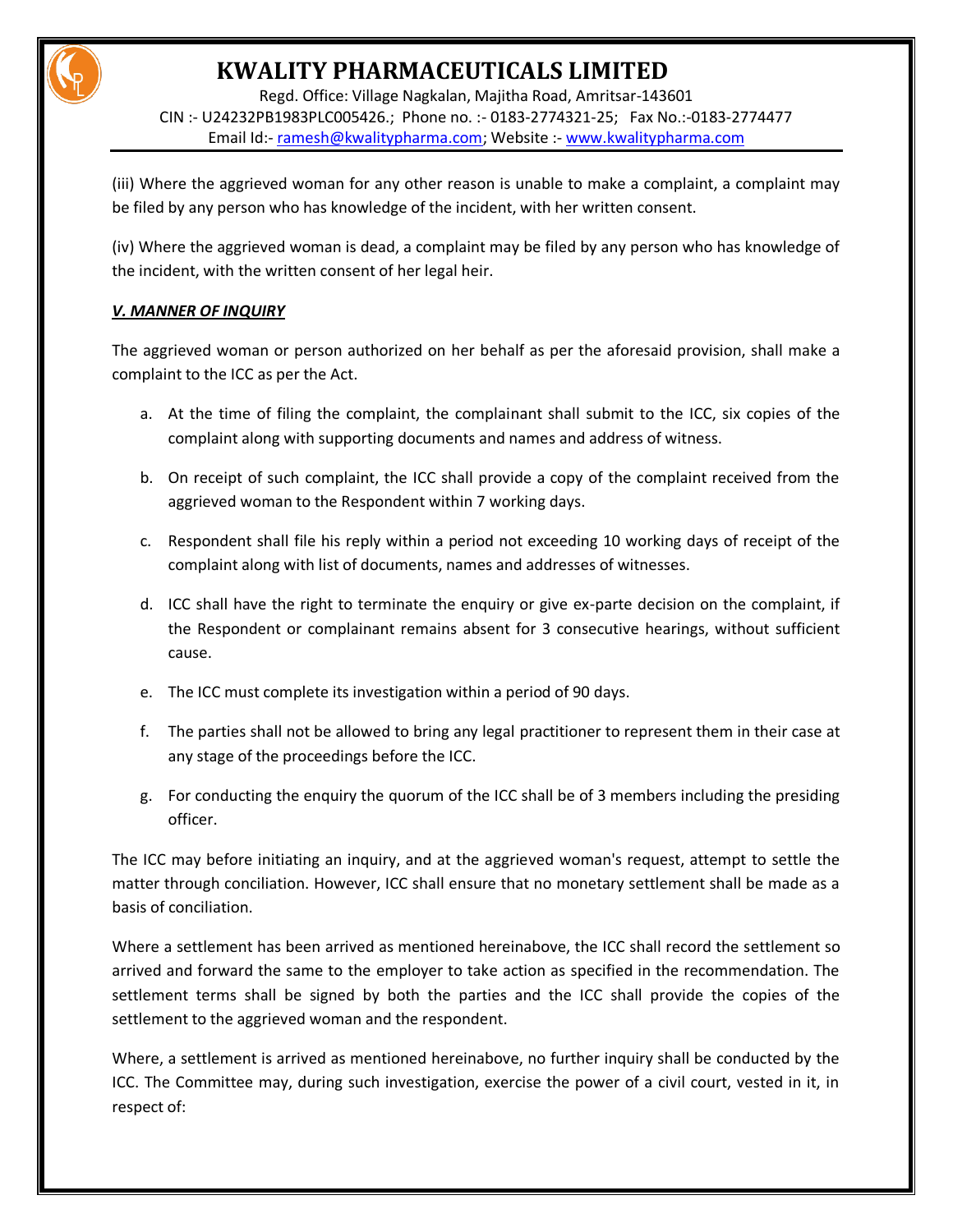

Regd. Office: Village Nagkalan, Majitha Road, Amritsar-143601 CIN :- U24232PB1983PLC005426.; Phone no. :- 0183-2774321-25; Fax No.:-0183-2774477 Email Id:- [ramesh@kwalitypharma.com;](mailto:ramesh@kwalitypharma.com) Website :- [www.kwalitypharma.com](http://www.kwalitypharma.com/)

- a. summoning and enforcing the attendance of any person and examining him under oath;
- b. requiring discovery and production of documents;
- c. any other prescribed matter.

### *VI. MANNER OF ACTION*

- 1. The ICC shall on completion of the enquiry provide a report of its findings within 10 days from the date of completion of the enquiry and such report shall be made available to the concerned parties.
- 2. If the allegation against the respondent has not been proved, the ICC may recommend that no action needs to be taken in the matter.
- 3. Except in cases where service rule exists, if the ICC arrives at the conclusion that the allegation against the respondent has been proved, it shall recommend to the employer to take any action for sexual harassment as a misconduct including:
	- a. Written apology to the complainant, warning, reprimand or censure;
	- b. Withholding of promotions, pay rise or increments of the Respondent, terminating the Respondent from service;
	- c. Undergoing a counseling session or carrying out community service.
	- d. To deduct from salary / wages of the respondent or issue direction for payment; such sum as it may consider appropriate to be paid to the aggrieved woman or to her legal heirs, as it may determine.
- 4. Such action will be taken within 60 days of the receipt of report.

#### *VII. ACTION FOR FALSE AND MALICIOUS COMPLAINTS*

Any complaint of sexual harassment shall be taken up with utmost seriousness by the Company. However, there shall be zero tolerance for any false and malicious complaint.

Except in cases where service rule exists, if the ICC comes to a conclusion that the allegation was made with malicious intent or the aggrieved woman or any other person making the complaint on behalf of the aggrieved woman produced false or forged or misleading documents to prove its case, the ICC may recommend the Employer to take action against the complainant who has made the complaint as per Clause VI (3) of this Policy. A similar recommendation to the Employer for taking action would be recommended against any witness whom the ICC concludes, that he/she has given false evidence or produced forged or misleading documents.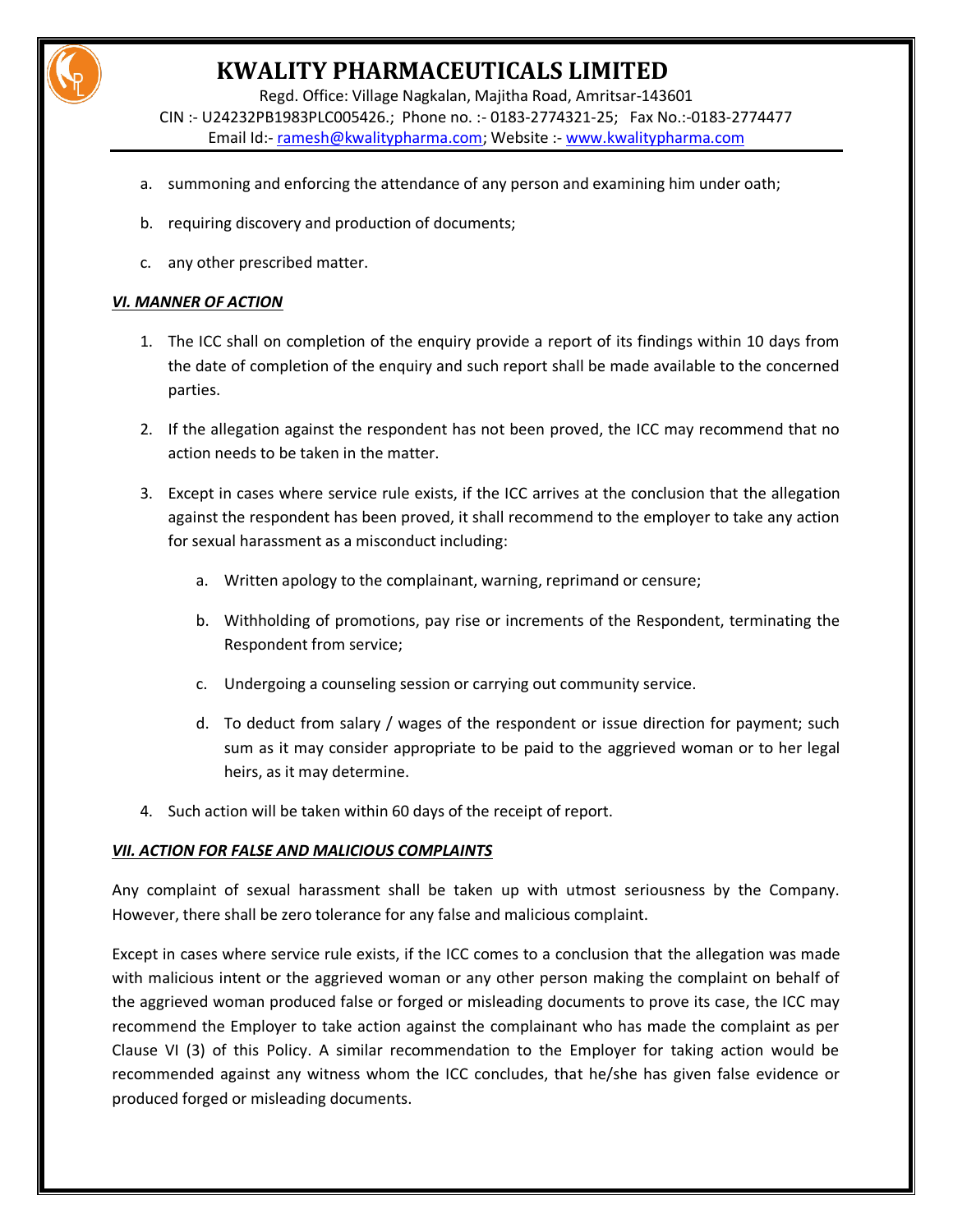Regd. Office: Village Nagkalan, Majitha Road, Amritsar-143601 CIN :- U24232PB1983PLC005426.; Phone no. :- 0183-2774321-25; Fax No.:-0183-2774477 Email Id:- [ramesh@kwalitypharma.com;](mailto:ramesh@kwalitypharma.com) Website :- [www.kwalitypharma.com](http://www.kwalitypharma.com/)

### *VIII. RESPONSIBILITIES AND DUTIES OF THE EMPLOYER*

The responsibilities and duties of the Employer are as under:

- a. Provide a safe working environment.
- b. Formulate and widely disseminate an internal policy or charter declaring prohibition, prevention and redressal of sexual harassment at the workplace.
- c. Display conspicuously at the workplace, the penal consequences of indulging in acts that may constitute sexual harassment and the composition of the ICC.
- d. Declare the names and contacts details of all members of the ICC
- e. Organise workshops and awareness programmes at regular intervals for sensitizing employees on the issues and implications of workplace sexual harassment and organising orientation programmes for members of the ICC.
- f. Provide necessary facilities to the ICC for dealing with the complaint and conducting an inquiry
- g. Cause to initiate under the Indian Penal Code, 1860
- h. Provide assistance to the aggrieved woman if she so desires to file a complaint in relation to the offence under the IPC or any other law for the time being in force
- i. Treat sexual harassment as a misconduct under the service rules and initiate action for misconduct
- j. Prepare an annual report with details on the number of cases filed and their disposal and submit the same to the concerned authority
- k. Monitor the timely submission of reports by the ICC.